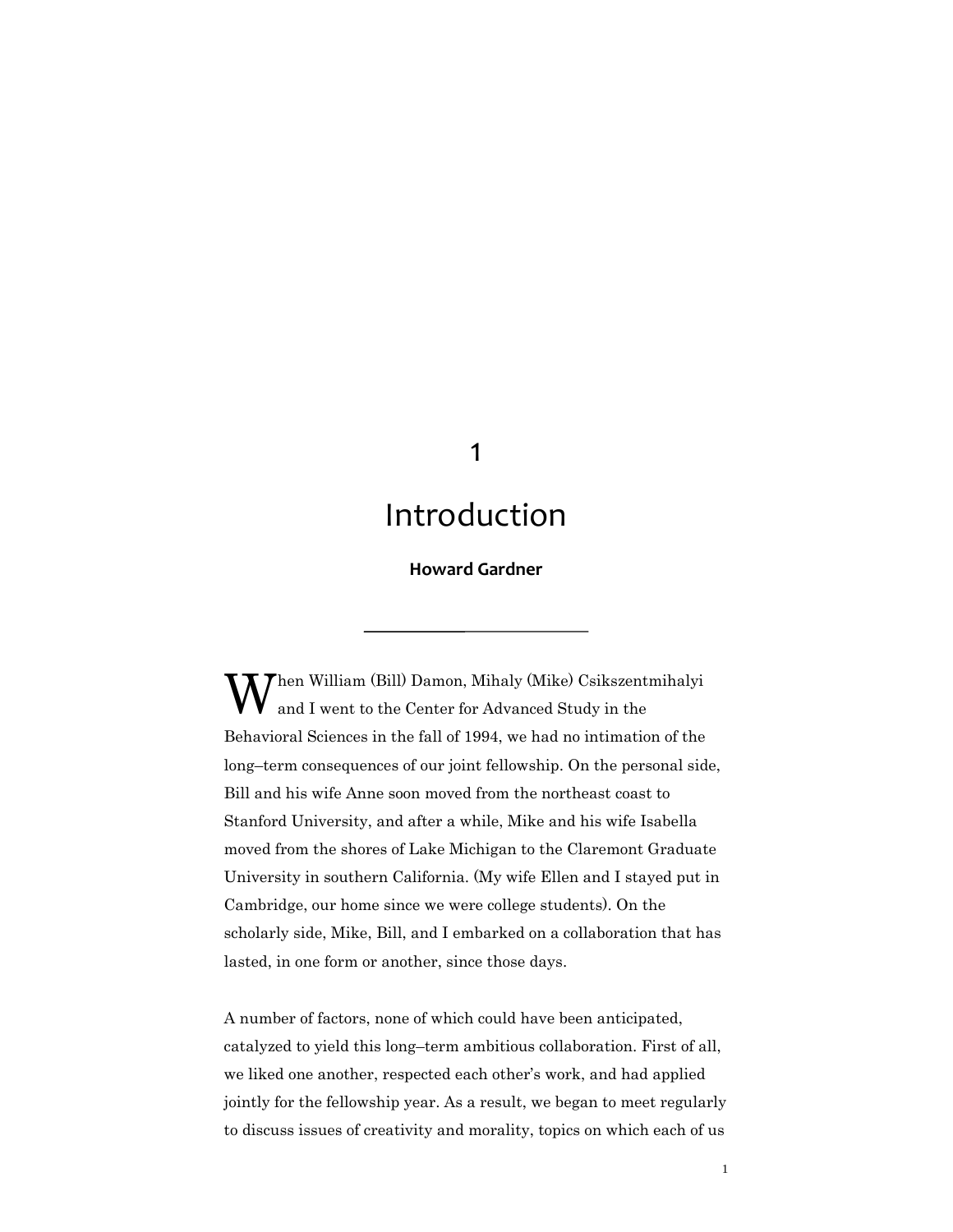had worked separately in one way or another. At these meetings it became clear that our interests and methods were similar but also complementary. It also turned out that our writing styles supported one another in unexpected ways: As I once put it, Bill has an unerring sense of rhetoric and audience, Mike embraces the most lapidary of formulations; and I am obsessed with the ways in which to structure and arrange literary materials.

But external events also influenced us. Our fellowship took place in the year that, for the first time in forty years, the Republicans took control of the United States House of Representatives. Their leader was Congressman Newt Gingrich, a powerful Speaker who laid out a seductive "Contract with America.' Part of the contract was a belief that government activity was almost always counterproductive, and that except for the obvious exceptions (military, security), almost all functions were better carried out by private institutions and subjected to the operations of market forces. The three of us did not object to markets—far from it. Each of us were beneficiaries of the market, and our political opinions were all over the map. But we were each uneasy with the notion that all sectors and spheres of life are best left to forces of supply and demand.

In addition, we each had occasion to observe our own scholarly ideas as they spread, exerted influence on others, and could be manipulated and misapplied. Bill had developed the conception of a Youth Charter and had observed how difficult it was to implement such structures properly in a politicized community. Mike's influential ideas of 'flow' were often mistranslated as 'the untrammeled pursuit of happiness'. Numerous attempts were made to instruct people how to be in flow, rather than allow that state to emerge as a result of attaining skill in an area that matters to a person. I had seen my concept of multiple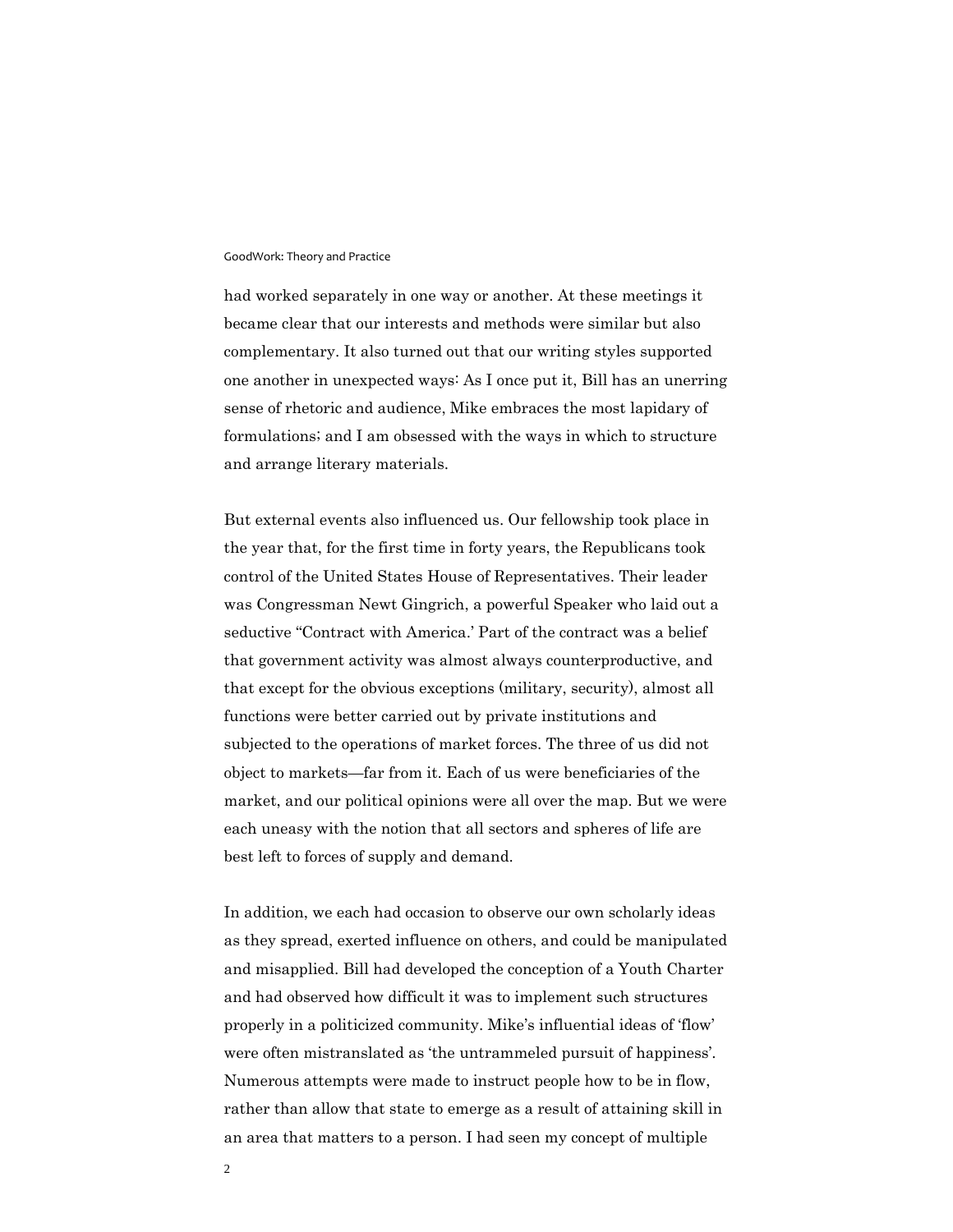intelligences give rise to many educational practices and even some schools; and while I learned from most of these implementations, a few had made me shudder.

Probably the worst experience involved an educational program, apparently adopted throughout a state in Australia, that had catalogued the various racial and ethnic groups in Australia in terms of the intelligences that each possessed and the intelligences that each lacked. In a rare moment of courage, I went on Australian television, denounced the educational intervention as pseudo– scientific, and was pleased to learn shortly thereafter that this perhaps well–intentioned but ill–considered intervention had been canceled.

At least one other factor impelled us in the direction of Good Work. That was the aging—or, if you prefer—the maturing of three psychologists. Each well into middle age, each established in our scholarly careers, each with children who had or were rapidly become adult, we found ourselves turning our attentions to the future, to the next generation, and, more specifically, to the ethical fiber of that cohort. Indeed, social scientists have often turned their attention in later life to ethical issues—and we certainly adhered to that trend.

Going from an idea to a research project, proceeding from seed money to full funding, assembling research teams, and, eventually, moving two of the laboratories across the country, the Project proved to be an enormous undertaking. Originally, we called our study "humane creativity'; but it gradually evolved into a study of how professions fare under market conditions, when few countervailing forces existed, and the name was changed to "Good Work." Originally, we sought funding from six foundations; five showed no interest, and we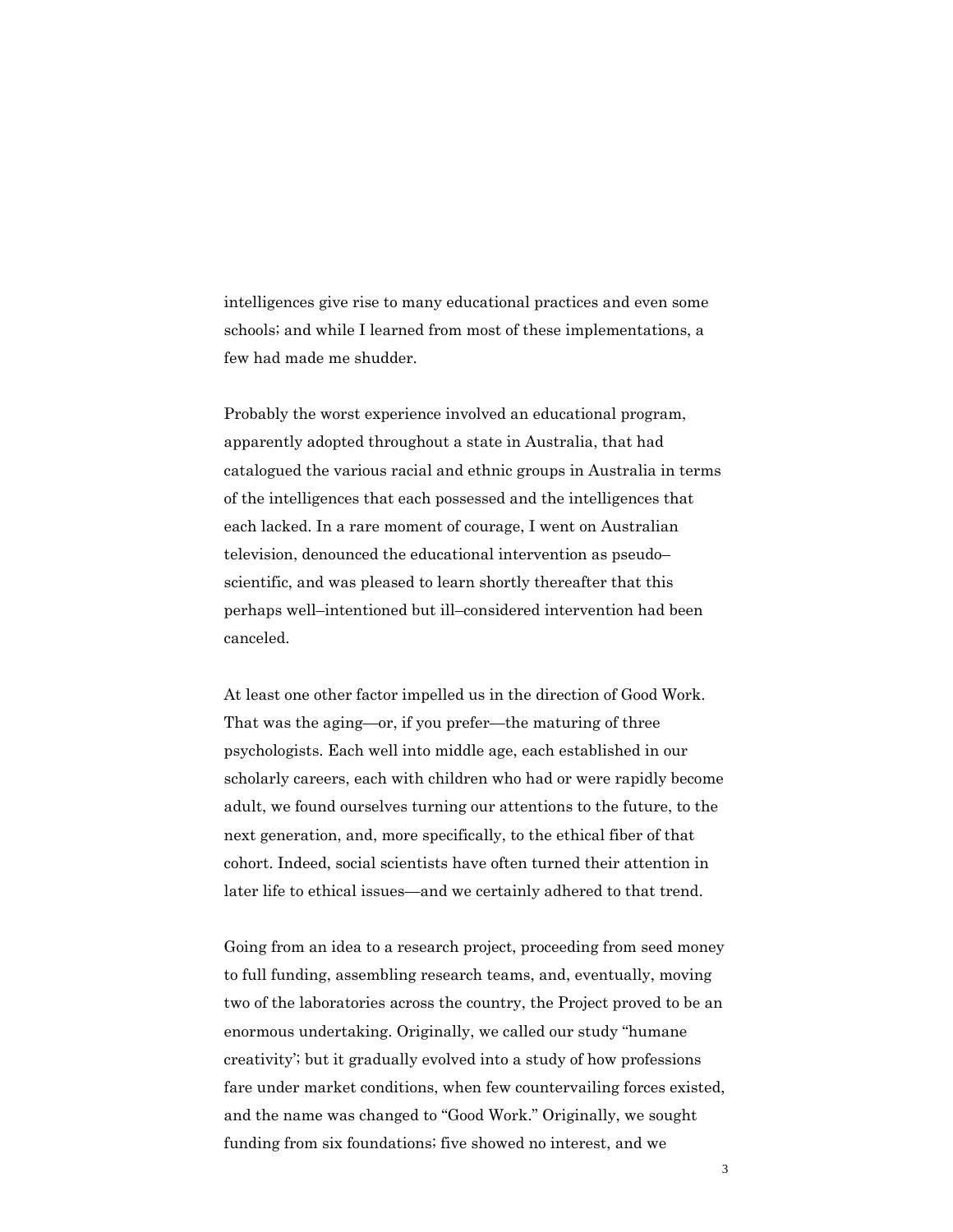received an initial grant from the one foundation—the California– based William and Flora Hewlett Foundation—with which we had no prior relationship. We eventually were fortunate enough to secure funding from over two dozen agencies and persons. And while we are tremendously grateful to each and every one of them, life would have been much easier—and perhaps we would have learned more with less sweat—had we originally been able to secure full funding from one or two sources.

Details of the development of the project, along with a timeline, have been recorded in various places—most prominently in the Overview section of our website (goodworkproject.org)—and so it is not necessary to record them here. Having evolved from a study of Humane Creativity to an examination of Good Work, we eventually designed and executed a large–scale empirical study. We carried out in–depth semi–structured interviews that usually lasted well over one hour with over 1200 professionals representing a range of ages, roles, and other demographic variables. These professionals were drawn from nine different domains (as we came to call them): genetics, theater, journalism, law, medicine, pre–collegiate education, tertiary education, philanthropy, and business. We also carried out more focused studies with several of the groups—for example, creating an exercise in which individuals were asked to prioritize their values, posing specific professional dilemmas to our interview subjects. The secured data were recorded, transcribed, and subjected to coding on several dimensions, including goals, missions, obstacles, strategies, mentoring, the changes that were occurring in the domain and whether these changes were seen as positive or problematic.

While we strove to interview people who were considered by colleagues to be good workers (initially undefined for the purposes of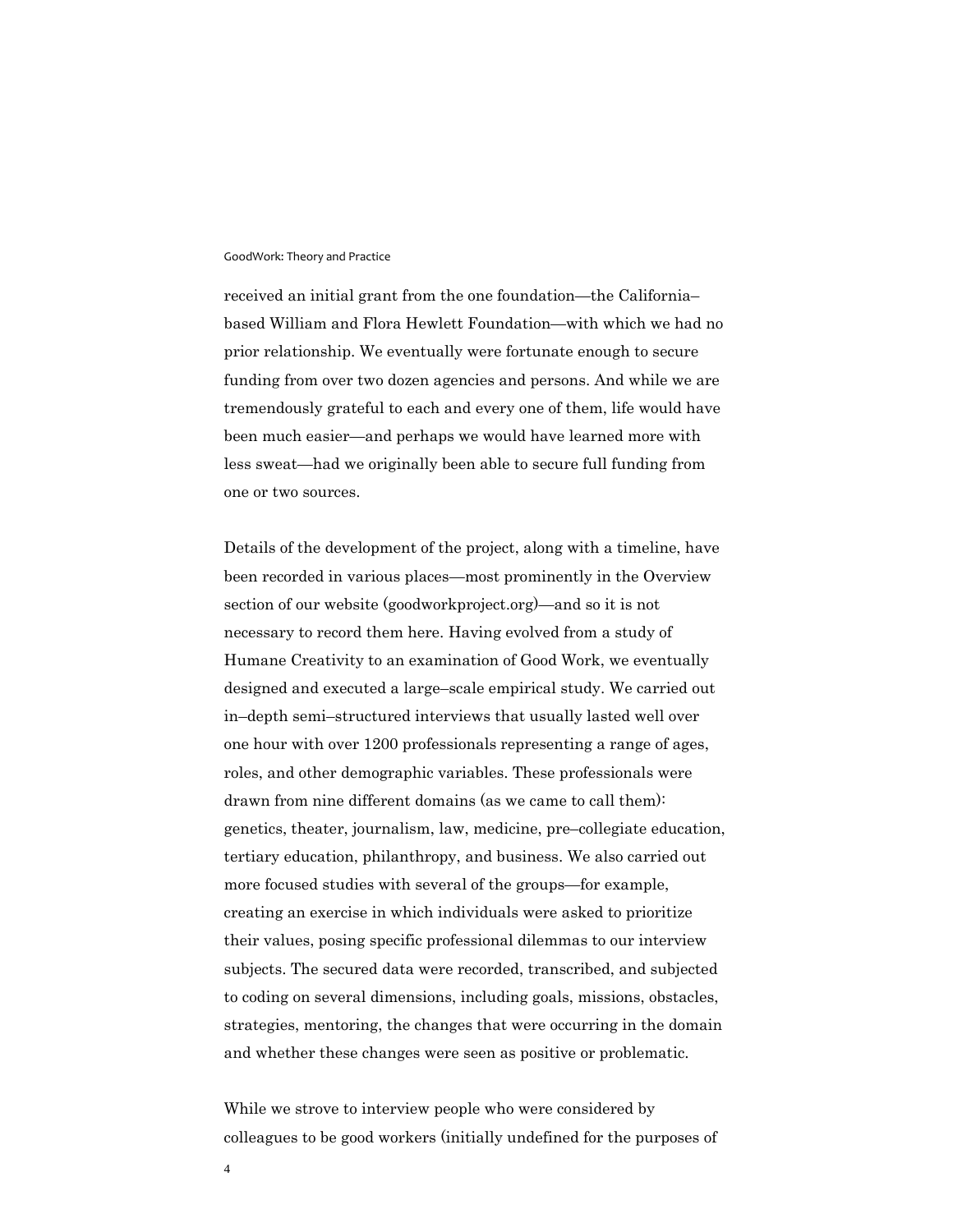research), we have never claimed that ours is a study of good workers per se. After all, we are not investigative journalists, and so we cannot determine whether a specific person deserves that accolade. Rather, by speaking to knowledgeable and reflective professionals, we sought knowledge about what it means to be a good worker. To use an analogy, however flawed their terms as Majority Leaders may have been, we could learn a great deal about "good work" in the United States Senate from speaking to one time leaders Lyndon Johnson, Everett Dirksen, Mike Mansfield, Howard Baker, Bob Dole, and Tom Daschle.

Having arrived at a general approach to the study, we developed a system for studying good work, and, eventually, a conception of good work. We see good work as the intercalation of three ingredients, each (as it happens) beginning with the letter E.

Good work is good in the Excellent, technical sense; the worker knows his stuff, is highly skilled, and keeps up with the latest knowledge and techniques. Good work is good in the phenomenal sense: it feels good, feels right, is personally Engaging, yields experiences of flow. Finally, good work is good in a moral sense: it is carried out Ethically, in a way that is responsible, and in a way that serves the wider good, even (indeed perhaps especially) when it goes against the immediate interests of the worker.

Borrowing imagery from genetics, we see Good Work as the integration of three strands, beginning with the letter E; and whimsically, we speak of ENA.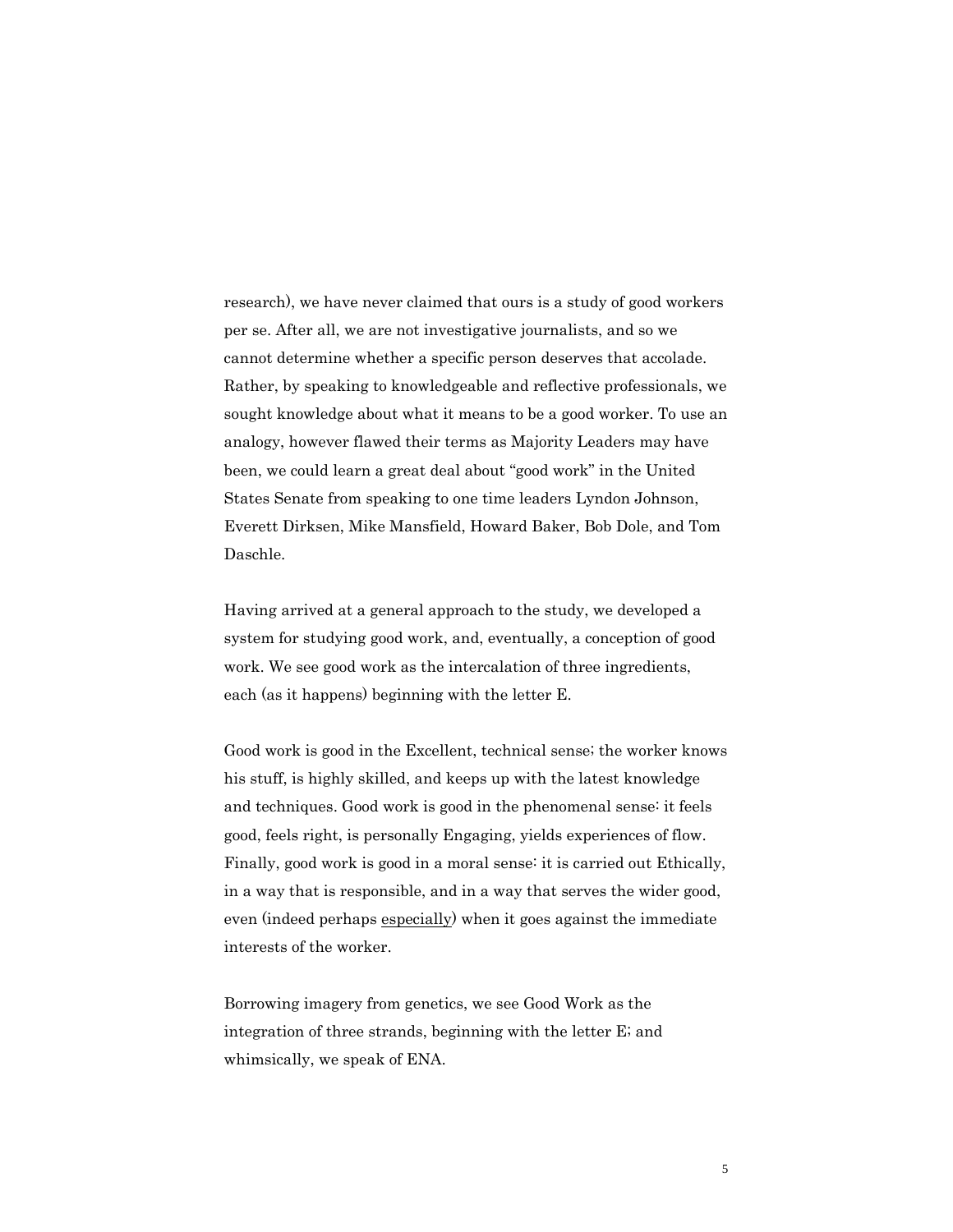

In one sense, one could say that this definition of Good Work is a priori. We did not need to interview 1200+ persons to arrive at this formulation of Good Work. And indeed, in a way that we did not anticipate, the three senses of good reflect our own previous research interest. As a student of intelligence, I was interested in Excellence; as a student of motivation, Mike was interested in Engagement; and as a student of moral development, Bill was interested in Ethics.

And yet, in my view, that is not how social science works. Social scientists have our hunches, our hypotheses, but we do not just think about them while we are alone or merely talk to a few friends and await their nodding agreement. Rather we collect data systematically and analyze it in as disinterested a way as possible. This procedure is even more likely to happen when one has three principal investigators and when, over the years, we have involved several dozen research managers, assistants, and students. To be sure, Excellence and Ethics emerged soon after Humane Creativity had transmogrified into a study of the professions; but Engagement was added near the end of the empirical study.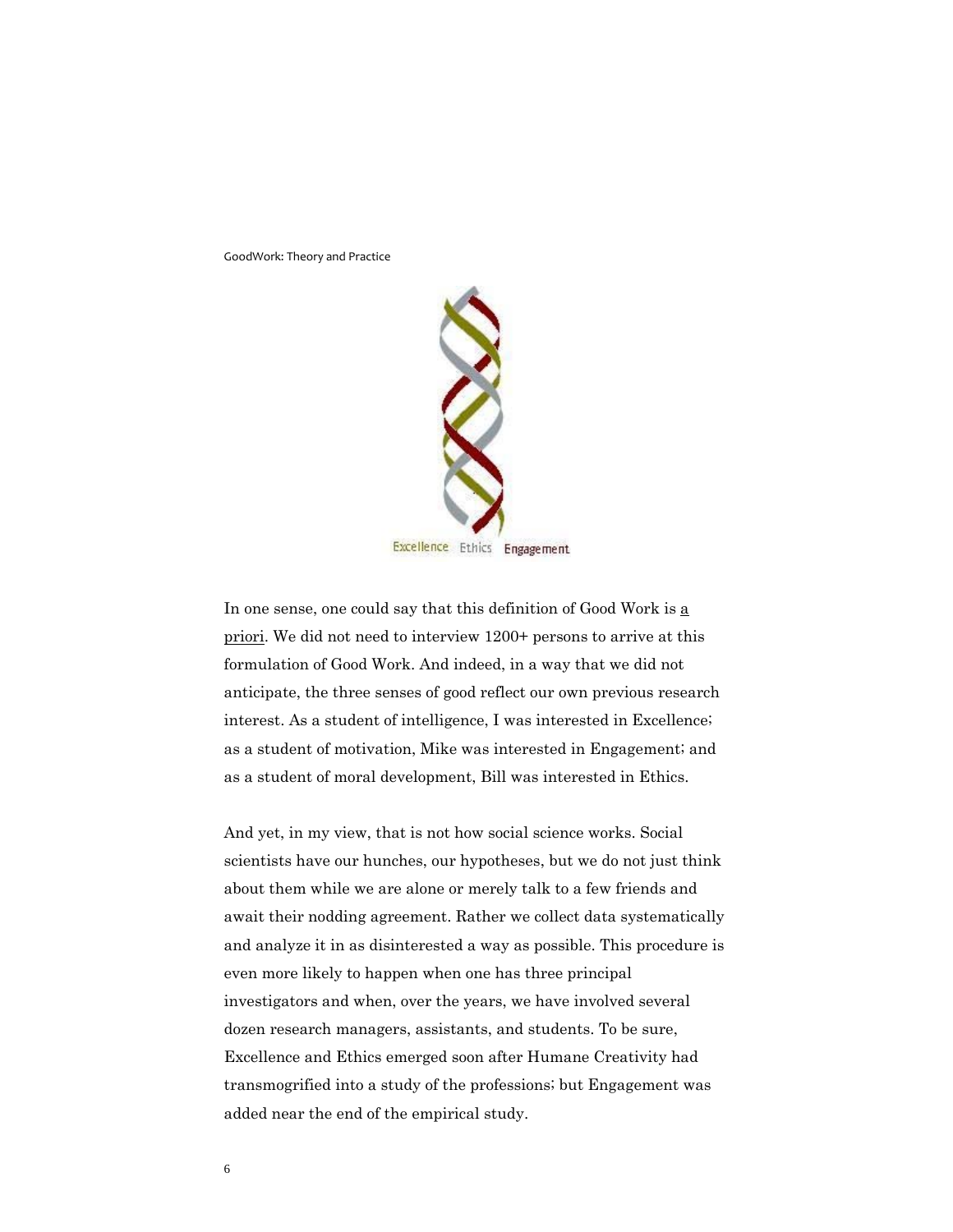Moreover, even at the cost of further alliteration, the characterization of Good Work could continue to change. We began the study, with a critical attitude towards a 'markets–über–alles' Weltanschauung (if I can be permitted a shift in mid sentence to a Teutonic mode of expression). But, we could not have anticipated the growing skepticism about markets—beginning with the fall of Enron and Arthur Andersen at the start of the millennium and reaching feverish heights after the financial meltdown of Lehman Brothers, AIG, Citigroup et al in the autumn of 2008. In the wake of the latter events, many have urged the addition of a fourth E—that of Empathy. And indeed, in the work of our colleagues Lynn Barendsen and Jeff Solomon, we have noted the importance of Empathy—the capacity to put oneself in the place of those whom we serve as professionals. Certainly good work in medicine, teaching, social work is not possible without a powerful sense of empathy.

Yet, at least for now, I hesitate to add a fourth E. And that is because in certain other professions, other considerations trump Empathy, as it is usually understood. The goal of journalism is to get the story right, not to be empathic to its subject. The goal of science is to understand the phenomenon, not to sympathize with it. It is possible, however, that others, or new data, or data re–analyzed, will persuade me that Empathy, properly defined, should be deemed as a characteristic of GoodWork. If so, the ENA helix will add a fourth dimension.

One other candidate E has been proposed—E for equity or egalitarianism. This E seems particularly pertinent when it comes to 'ordinary workers'—individuals like blue collar workers or those in the service industry. An important consideration for these workers is whether they are treated fairly by those in power and whether their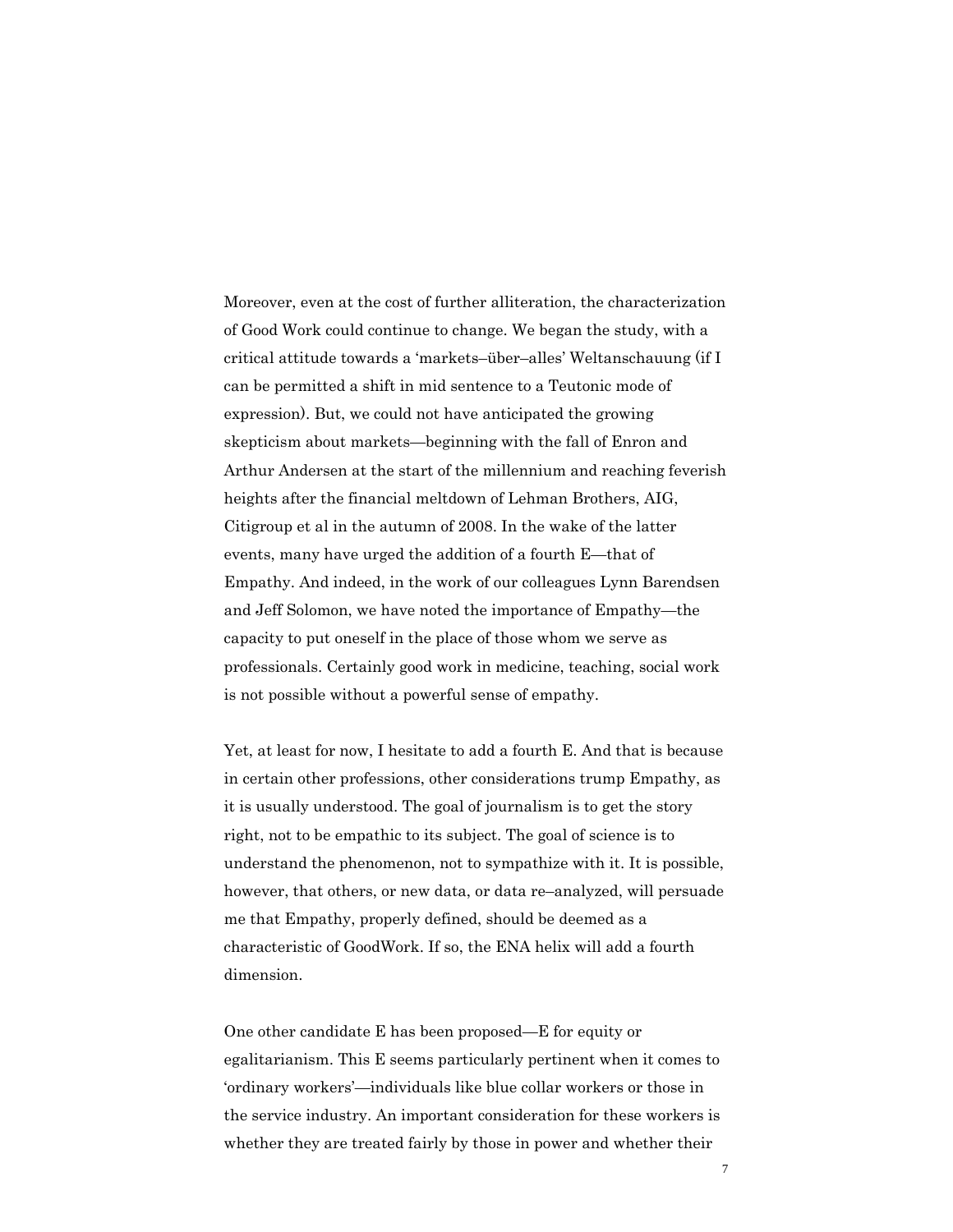compensation seems reasonable or is completely dwarfed by the salaries received by management. Studies by the Work Foundation in England suggest that good work is far more likely to be achieved when a feeling of fairness pervades the workplace.

## Current Efforts

What does one do when one has completed a study—or as any grant– seeking social scientist would automatically add "Phase I of a study?" First and foremost, one publishes one's results. The Good Work project has published at least eight books (Good Work, Making Good, Responsibility at Work, Good Mentoring, The Moral Advantage, Good Business, Taking Philanthropy Seriously, and Lessons from the Edge); and in 2005 we co–edited an issue of DAEDALUS devoted to the professions. In addition, we have published several dozen articles in scholarly journals. On our website goodworkproject.org we have posted several dozen technical reports that have emerged from our project, and a number of these constitute significant additions to the scholarly literature.

Second, the project has given rise to considerable teaching. Some of the teaching is done by 'graduates' of the project. For example, Jeanne Nakamura has taught a graduate seminar on "Good Work" at Claremont Graduate University; Susan Verducci has long taught a course on "Integration of Liberal Studies" at San Jose State University. I myself have taught or co–taught courses or seminar series on good work at Colby College, Amherst College, New York University, and Harvard College. Also colleagues at several high schools, colleges, and professional schools such as law and nursing have offered courses on the good work theme.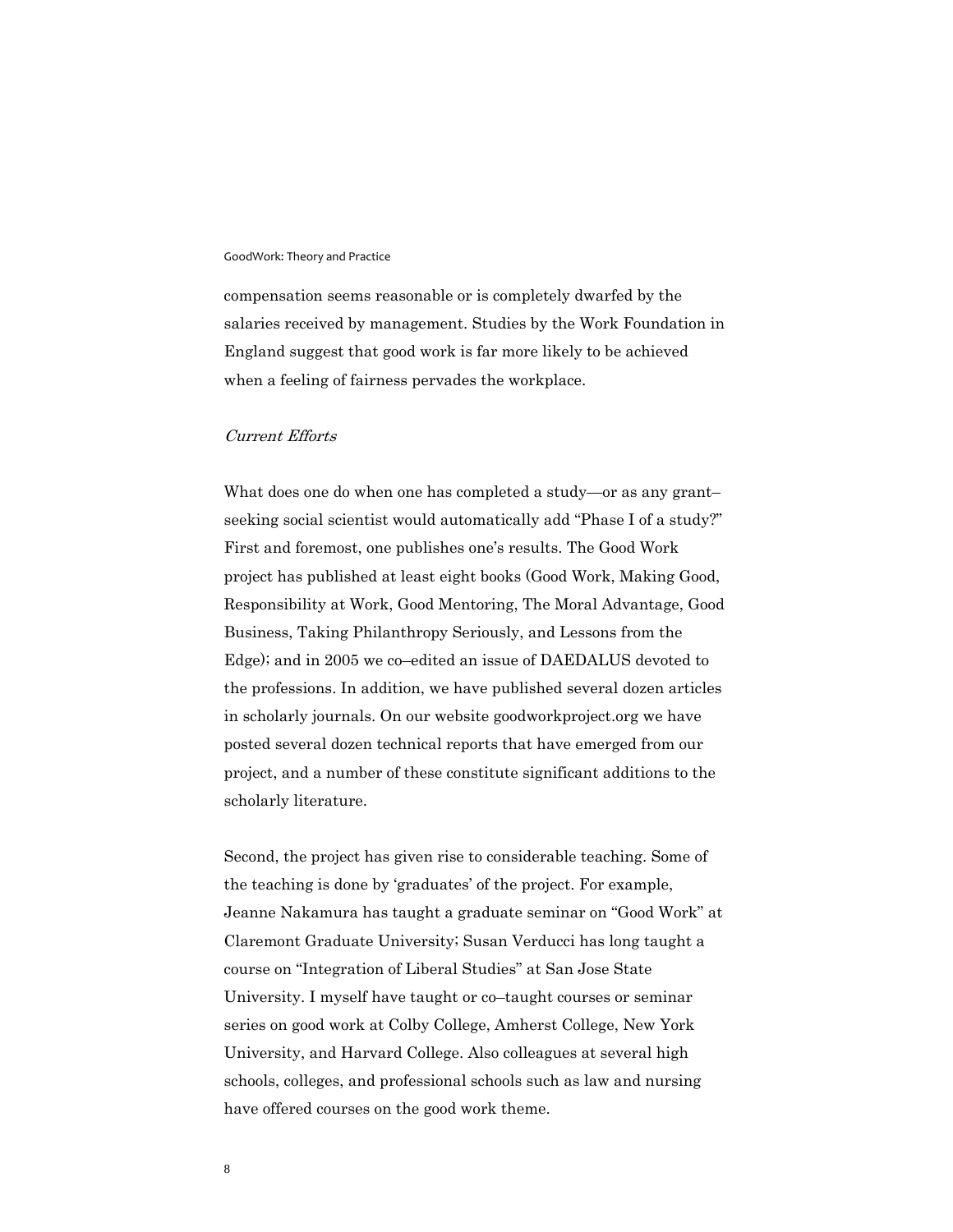Third, we have initiated collaborations in places beyond the United States. Our longest and most important collaboration has been with Hans Henrik Knoop, who has spearheaded studies and writing about Good Work in Scandinavia, and who, with Mihaly Csikszentmihalyi and Bill Damon, has forged ties between the Good Work study and the important new area of study called Positive Psychology. We have as well the beginnings of scholarly or applied collaboration in other countries as well. (These collaborations can be monitored on our websites, www.goodworkproject.org and www.goodworktoolkit.org)

Principal researchers have also launched a number of projects, that we've dubbed 'the offspring of good work.' At Stanford, with Seana Moran, Bill Damon has headed the Purpose Project—a study of a how a sense of purpose can be inculcated in the young. At Claremont, as part of their new Center for the Quality of Life, Mihaly Csikszentmihalyi and Jeanne Nakamura are developing models of a full life in various work and leisure settings. At Harvard, my colleagues and I are involved in such endeavors as the Good Play project, a study of ethics in the new digital media; the Trust and Trustworthiness Project; the Quality project, a study of the qualities of objects and experiences that individuals most value; and the Good Collaboration Project, a study of what makes for an effective collaboration in non–profit sectors, such as education and civil society.

Of great importance, particularly at the time of this writing, are practical applications that have grown out of the Good Work project. The first of these was a Traveling Curriculum in Journalism, a joint effort undertaken by Bill Kovach and Tom Rosenstiel of the Future of Journalism Project and Bill Damon. This ambitious undertaking involved the development and testing of a curriculum that has been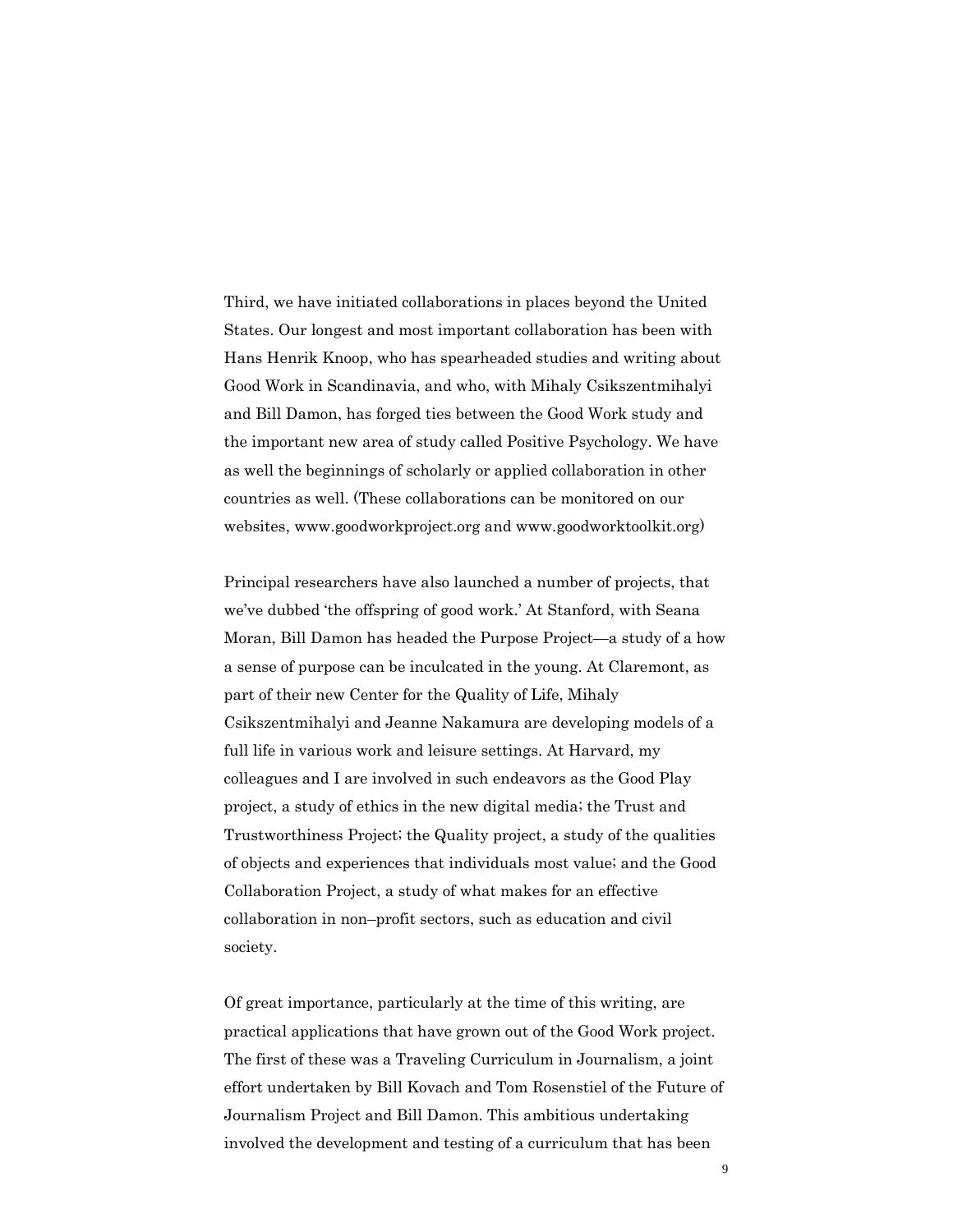used in a significant percentage of print journalism outlets of the country. Our 2001 book Good Work called attention to the threats to the traditional values of journalism; and, alas, our concerns were prophetic. Nonetheless, participants have lauded the power of this good work–inspired–curriculum; it serves as well as a model of what can be achieved in other domains like secondary school education. For their part, as leaders of our higher education inquiry, Mihaly Csikszentmihalyi and Jeanne Nakamura have developed a series of good work workshops; these interventions allow the different stakeholders at colleges and universities to record their priorities and values, to compare them with one another, and to take steps to bring them into closer alignment. Similar efforts have been initiated in other domains, for example, in nursing, under the direction of Joan Miller of Bloomsburg State University in Pennsylvania.

At the Harvard site, our principal practical activities have used the GoodWork Toolkit. As developed by long time researchers Lynn Barendsen and Wendy Fischman, the Toolkit consists of several dozen bona fide cases, drawn from on our own research, of ethical dilemmas that arise in the course of work. Organized roughly in terms of the coding system mentioned above, the cases are presented as catalysts to encourage discussion of the myriad ethical dilemmas that individuals face, along with some of the possible resolutions of these dilemmas. Our goal here is not to provide the right answer frequently we don't know what it is or whether a single correct answer exists. Rather, our goal is to raise consciousness about the kinds of dilemmas that arise in the work life of any reflective person, and to provide ways of thinking about these dilemmas that may not be intuitive or straightforward. In our experience, individuals of all ages and professions find these dilemmas engrossing. And while we can scarcely claim that the Toolkit solves the ethical dilemmas of our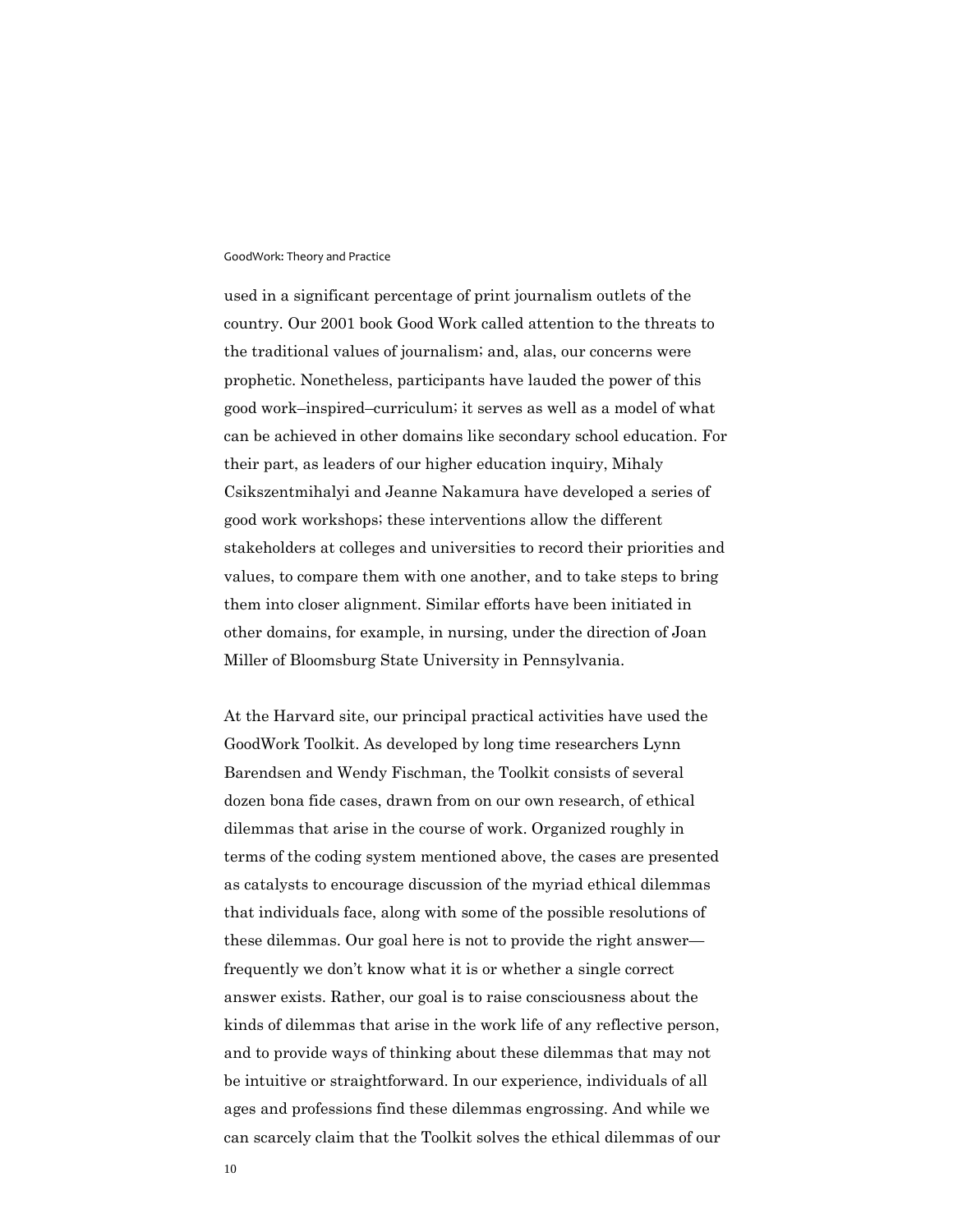time, we are secure in reporting that individuals find the exercises useful and helps them to be far more reflective about their own decisions.

Until recently, the Harvard group has served as the principal clearing house for all questions and responses directed to the GoodWork project. We have been pleased to do what we can to react to comments and to connect individuals or groups with one another. But in the era of the internet, such a boutique operation is neither necessary nor, as the demands grow larger, possible. And so we have set up an interactive website (goodworktoolkit.org). It is our hope that individuals all over the world who are concerned about the quality of work will visit the website and will, as appropriate, participate in online discussions about and offer examples of good work. We monitor the website, eavesdrop as appropriate, and participate via posting or responding whenever we feel that we can be constructive.

### GoodWork in Contemporary American Society

Since the project began, we have monitored the extent to which our ideas are noticed and discussed and our recommendations implemented. We have had our share of media attention but the media attention in the US so far has been modest, far less than has occurred with respect to other, less expensive and less time consuming aspects of our individual research programs. Given the choice of funding to pursue our projects, or media attention, we unhesitatingly choose the funding. Nonetheless, we hoped that good work would become more a part of the public lexicon than it has to this point.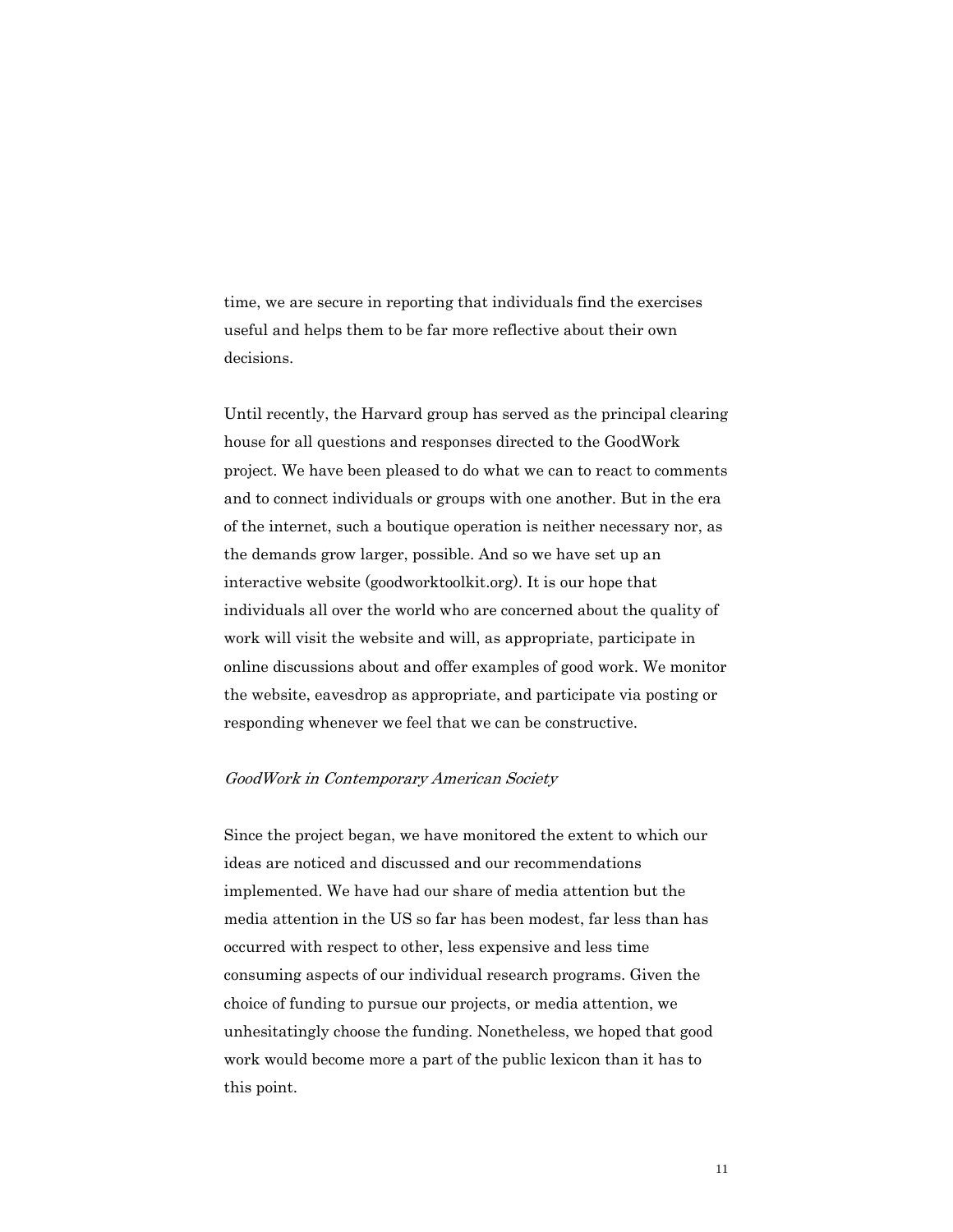There were a number of times at which interest in the work might have increased. After the collapse of Enron and Arthur Andersen, we thought that the business and finance worlds might pay more attention to issues of ethics at the workplace. That did not happen. Similarly, after the attacks on the Twin Towers of 9/ll, we thought that there would be more serious attention to the importance of journalism; but neither 9/ll, nor the Iraq war, nor Hurricane Katrina, have heightened the interest in reporting to a discernible extent. Moreover, the corrosive attacks on print journalism—some intentional, some the unintentional consequences of the speed and ubiquity of the Internet—have left that sector struggling for its survival. Nor have the other major professions flourished in a time of market mania.

The fall of 2008 ushered in two events—perhaps related—that might constitute a tipping point, in the US, abroad, or perhaps both places. The financial meltdown consequent to the collapse of Lehman Brothers, AIG, and other financial giants, raised consciousness about the costs of severe ethical lacunae in the world of commercial banking, investments in finance, and various regulatory agencies. At the same time, the election of a candidate who appeared to have strong ethical fibers also raised the possibility that good work and good citizenship might be more on people's minds at the end of the decade than they had been at the beginning. Only time will tell whether the promise of 2008 bears more fruit than earlier failed openings like 2000, 2001, and 2005.